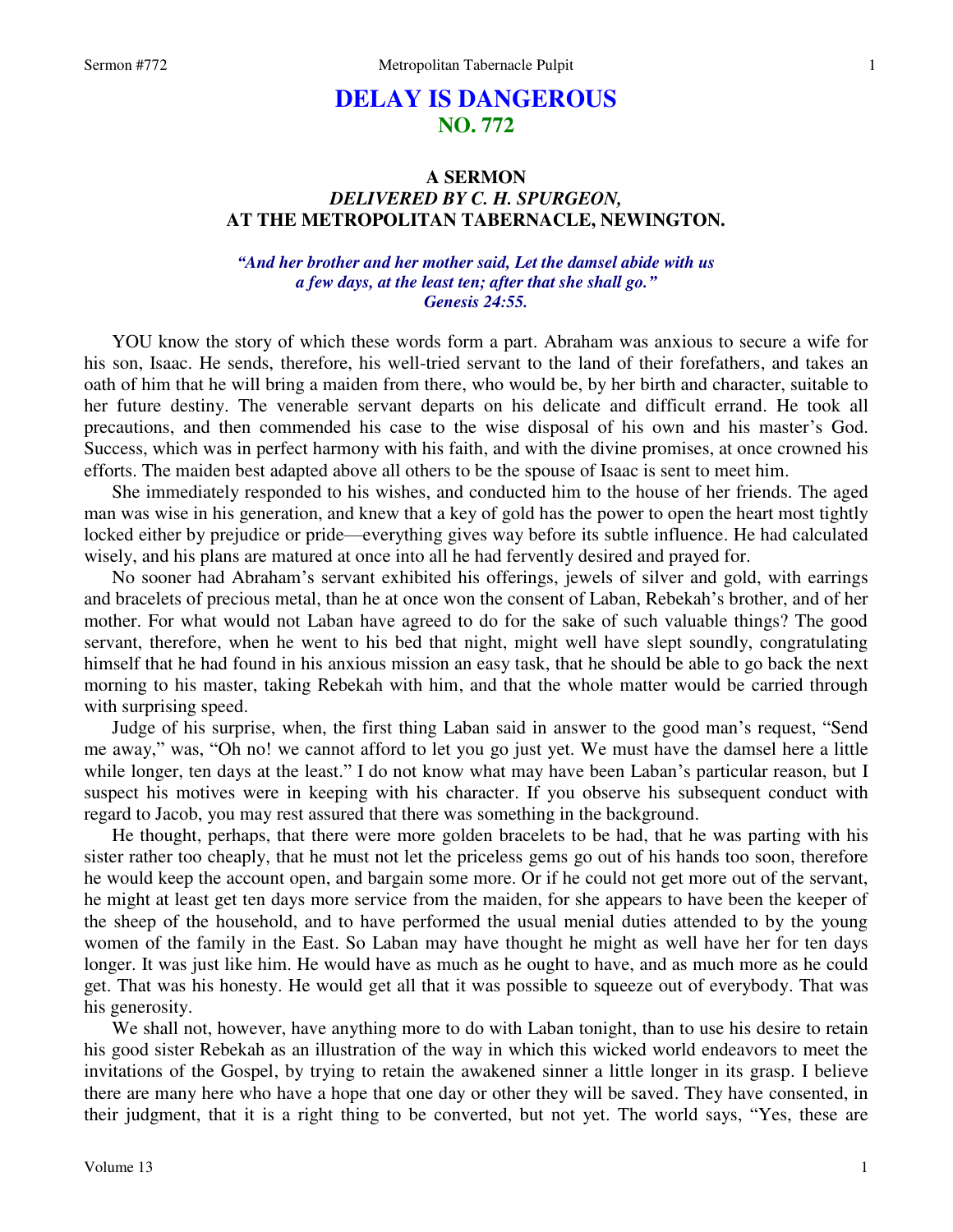weighty considerations. You shall go with that man. You shall have Christ. You shall put your trust in Him. But not yet, stop just a little while."

 Satan's last counsel to his servants seems to have been, "Do not openly oppose the Gospel. Give way to it, but suggest delay. Do not set men's consciences in opposition to Gospel truth, for that is a hammer, and perhaps it will break their rocky hearts to pieces. But tell them to yield to the hammer, to say, 'Yes, yes, it is all true, quite correct. But we must wait a little longer, at least ten days. There is plenty of time. There is no need to hurry. Let the damsel wait a little while, ten days at the least.'"

**I.** I want to draw your attention, first of all, to THE WORLD'S PRETEXT FOR THIS DELAY.

 I stand knocking tonight at the world's door, and I say, "There is a young heart here I want for Christ." The world replies, "All right, you shall have it one of these days, but there is time enough yet." I say of another, "Here is a man whose strength and vigor I want for the Savior." "All right," says the world, "do not be in such a fever about it. We are all agreed with you. We all think as you do, that religion is important, but wait awhile, put it off, take your time, tarry a little. There is no cause for all this hurry and this fuss."

 If I ask the world what it means by talking like this, it says, "Well, you see, *some of these people are so young.* It is too soon for them to think of giving their hearts to Christ—would you have all the boys and girls turn saints? Would you have all the young men and women walking in the ways of Christ, and following in the footsteps of the Crucified?" I answer, "Yes, indeed, I would."

 But I wonder at the world's impudence in putting such a question as this concerning some of you, for some of you are not young. You have passed the period of youth years ago, and yet you are unconverted. And if I might hold parley with the world about some of the youngsters, I cannot about you. Why, surely, the world cannot have the face to tell me that you who are thirty, forty, fifty, or even sixty years of age, are still too young! I would not wonder, indeed, but what it turns around and tells me that you are too old, and that your time of mercy is past, and that I am too late. At any rate, Satan often does play both tunes, and while today he says, "Too soon," tomorrow he cries, "Too late."

 Too young to be saved! Is anyone too young to be happy? Too young to be a Christian! Is anyone too young to get the richest treasure that can make human hearts glad? I tell you honestly, that if I knew I had to die like a dog, that that would be the end of me, and that there were no hereafter world of bliss for the people of God, I would prefer then, even for the happiness of this life, merely to have Christ in my heart, to have the possession of His love. For there is nothing that can make the step so light, nor the eyes so sparkling, nor the heart so cheerful, as a clear conscience. And where can a clear conscience be found but in those who have washed in the fountain of the atoning blood, and thus are made clean?

 O young people, do not let the lying world tell you that you are too young! When our Lord was on earth, He said, "Let the little ones come unto me, and forbid them not: for of such is the kingdom of God." Do not believe that it is too soon for Christ to welcome you. Your need of Him begins with your life, for you are born in sin, and shapen in iniquity. As soon as ever you begin to act, you begin to sin in acting. Your first tendency is to fall as soon as ever you are on your feet. It is never too soon to have the strong arm of a Savior put around you to hold you up, that you may be safe. What? Is it too early in the lamb's life to be carried in the shepherd's bosom? Why, its very youth and consequent weakness form the reason why it needs him at once above all others. O that the very babies knew Christ, and that boys and girls learned to lisp His name, their little hearts going with their lispings! They cannot, surely, be too young.

 Then the world says, "O wait a little longer. *We should like these young people to know something about life."* Well, but base world, what do you mean by that? What have you to do with life? *We*, too, want the young people to know something about life—but what is life? Why, true life is to be found only in the followers of Christ, in whom is life! "Well," says the world, "but we mean the life \_\_\_\_\_." I know what you mean. You mean *the death. Y*ou want the young people to know something about life, you say. I hear you. It is the voice of the same hissing serpent that said, "You shall be as gods, knowing good and evil." And our mother Eve, in order to know evil as well as to know good, has destroyed this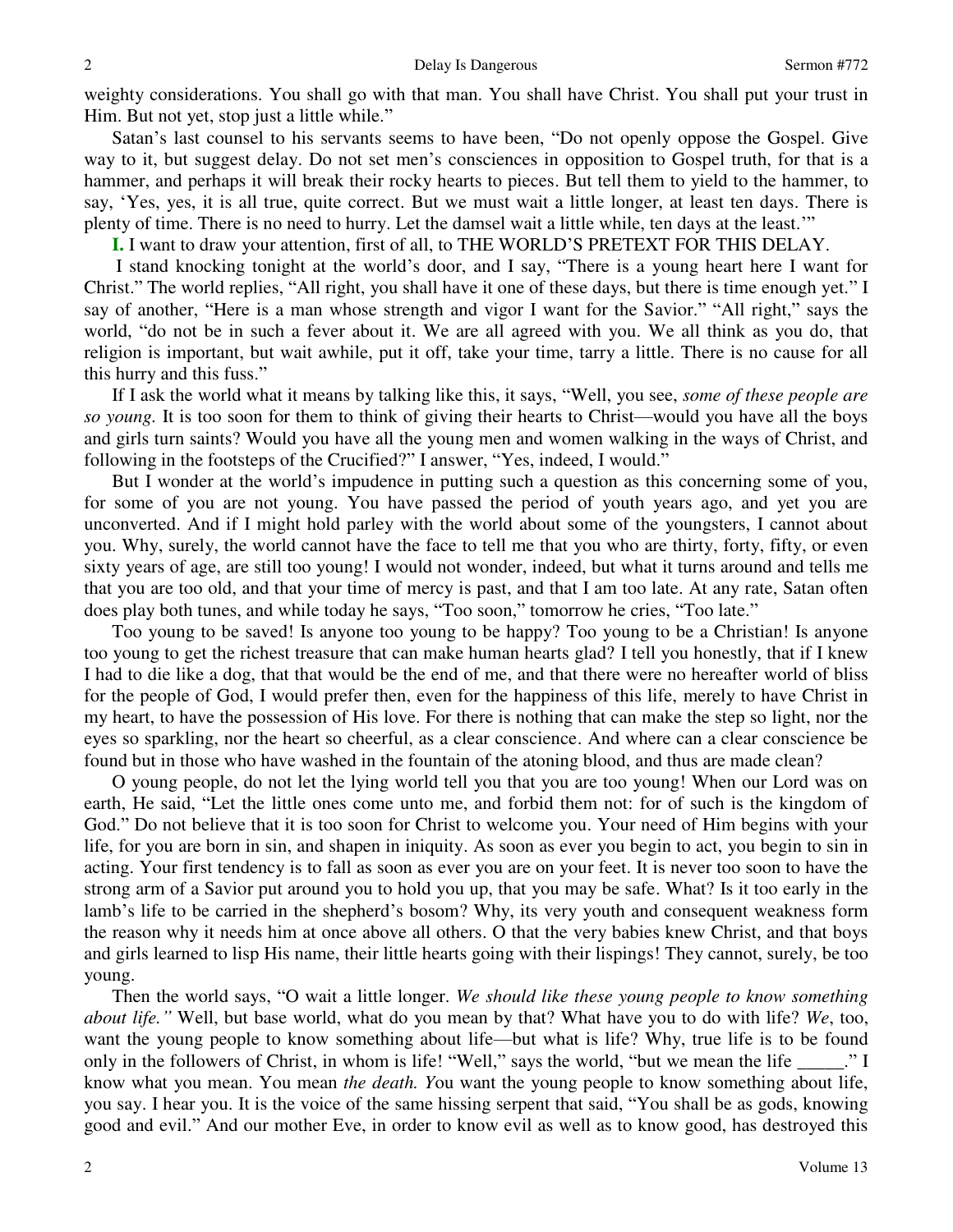race. And many a young man and young woman in trying to know good and to know evil, has come to know that which has made the head to ache, and the heart to palpitate, and the nerves to tingle with exquisite pain, that which has brought the frail body to an early grave, and the doomed soul down to the lowest hell! I pray God that our young people may not know life in that aspect, but that they may know life in the true sense, and search for it where only it is to be found.

### *"There is life for a look at the crucified One, There is life at this moment for thee."*

If you want the best, the highest kind of manhood's life, come and give your heart to Christ, constrained so to do by His Spirit.

"Ah! then," says the world, putting on its best smiles, "it is all very well for you to talk, *but we do not want our young people to give up all their pleasure."* And what have you to do with pleasure, you painted Jezebel? What have you to do with happiness, false deluder of souls? The world—this canting, hypocritical world, dares to utter and dwell upon that word "pleasure," and it does not know what it means—ask those who have tried its joys. Its princely minds, such as Byron, who, like an angel, flew through the hell of this world's pleasures. Ask them what they have made of it all, and their only answer is in a groan, and with a sigh, deep heaving from their inmost spirits, they join in modern times with the verdict of the ancient royal philosopher, who said, "Vanity of vanity, all is vanity!" Pleasure, indeed! Happiness, indeed! You base world, what do you know about it?

#### *"Solid joy and lasting pleasure, None but Zion's children know."*

 It is because we would have these people possessed of pleasure that we wish them to be converted, and that we desire to see them joined to Christ. It is false, as false as God is true, that religion makes men miserable. Spurious religion may do so. They who worship Moloch may adore him with shrieks and cries, but the worshipers of JEHOVAH bow before their God with gladness. They come into His presence with thanksgiving, and into His courts with joy. The richest joy, the noblest festivities, the most enchanting mirth that hearts can know, is that which we find at our Father's throne when we adoringly worship Him, and do Him active service.

 When the prodigal came trembling back from the far-off land to his father's house, his misery ceased and his joy began so soon as his father had spoken. What bliss must have thrilled him with the word of his gracious parent's lips! The best robe! The precious ring! The costly shoes! The fatted calf! All for me? Why, it seems too good to be true. But so it is to be. And not only in his case, but with us all.

"Religion's ways are ways of pleasantness, and all her paths are peace." Our cup has joy's quintessence distilled into it, and it is filled to the brim. "That your joy may be full," said the Master. And it is full, as full as God's eternal love, as Christ's most precious grace, and the Spirit's blest communion can make it. Yes, as full as heaven and eternal bliss can fill it. Heaped up, running over, it is measured to us from our Lord. So that we can say—

> *"I would not change my blest estate For all that earth calls good or great. And while my faith can keep her hold, I envy not the sinner's gold."*

 Now I wonder what else the world has to say by way of wishing to keep these people a few more days? Oh! yes. Oh! yes. I know it brings out the ledger, and puts the pen behind its ear, and it says, *"A young man ought to mind the main chance,* he should get on in business, and then when he has made a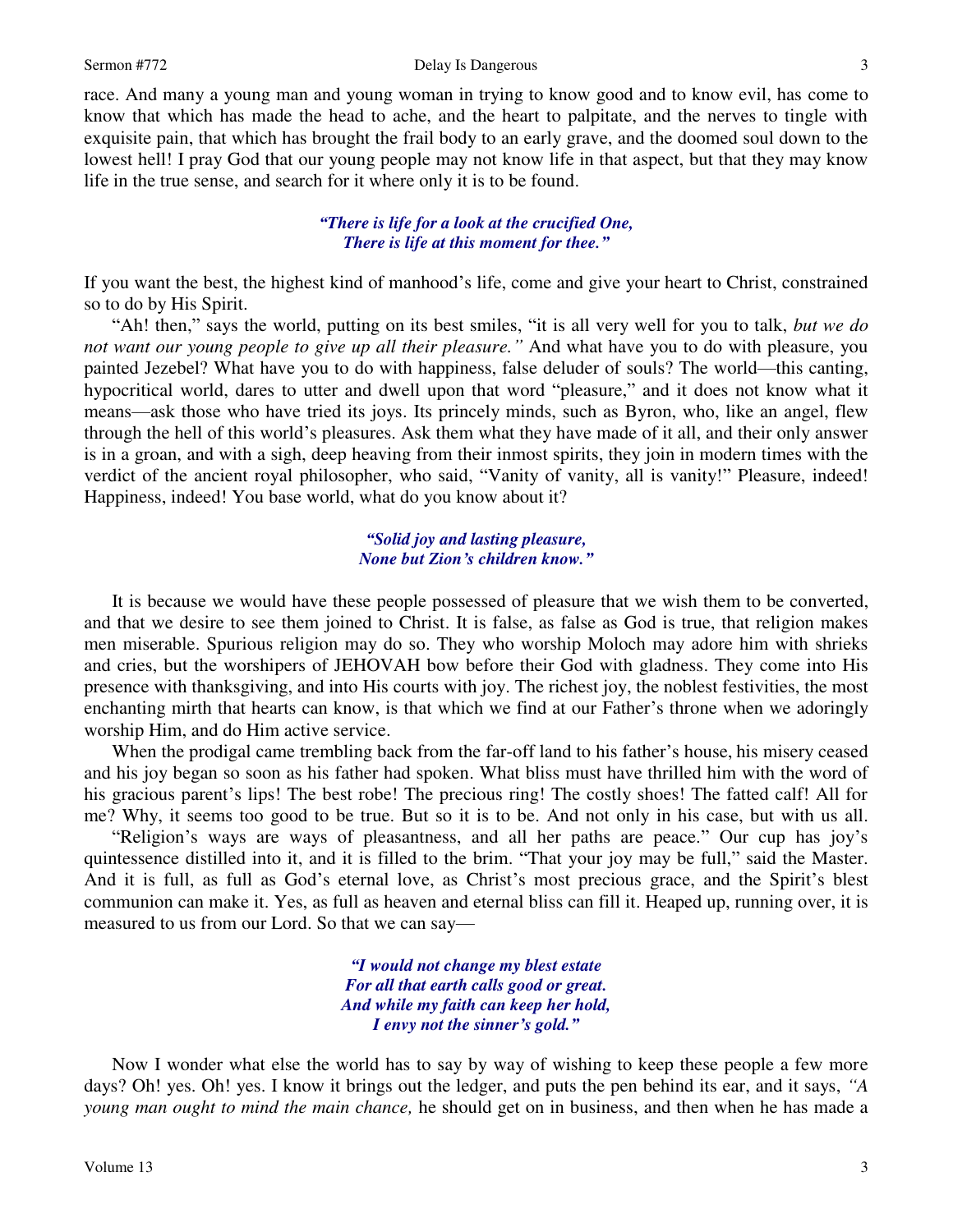competence, he may sit down and think about the world to come. But his first objective should be to make money."

 Yes, my good sir, and if you would but speak the whole of your mind, you would say that he ought in the last place to make money too. I knew your father well. He began life as you would have these young people begin, and he plodded on, and plodded on to the end of his allotted term, never having had time to think about religion. He was such a rare sensible old gentleman, such a wise man! "What I want, are facts and figures," said he, "none of your nonsense. Do not tell me about your opinions. I cast my books up on a Sunday—that is the way to spend your Sabbath. I dare say when I have nothing else to do, I shall have time to think about my soul." He was a rare "fine old English gentleman," a very wise old man.

 But one night he lifted up his eyes in hell, and with all his accurate bookkeeping and balance of accounts, he had to sum it up—"No profits. I have gained my wealth, but lost my soul!" And oh! if he could come back again, he would say to his son, "My son, you had better begin business at the right end. Make the soul sure first, and then look after the body. Hook yourself fast to eternity, and make that right, and then see after the slippery things of time as best you can in subservience to that." At any rate, let Mr. Worldly-Wiseman say what he may, that God, who knows more about us than we do about ourselves, says, "Seek you first the kingdom of God and his righteousness, and all other things shall be added unto you."

 So, false world, farewell, go your way, and set your traps elsewhere, for we do not believe that is a good thing for awakened hearts to wait until it shall be too late. These are some of the pretexts under which this delay is desired on the part of the world.

#### **II.** Shall I tell you now WHAT IS THE DRIFT OF ALL THIS WAITING?

 Ten days did not seem too long, but they might have been ten days too late. One day does not seem much. But one day more may be one day too late, and one day too late is to be too late forever. Yes, one minute too late is an eternity too late! Remember that, if you have missed of Christ by but the ticking of the clock, you have missed of Christ forever. So that minutes and ticks of clocks may be invested with a solemn power, if we come to look at them in that light.

 But what the world means is just this, "Ah!" says Madam Bubble, "here is a young person impressed—if we laugh at him it will deepen the impression. But we will say to him, 'Come, come, let the impression go for a little while. This is not the fit time. When you have a more convenient season you can bring it on again.'"

 This game the old tempter keeps on playing over and over again. He does it very blandly. He does not oppose religion, but "everything in its proper place," says he, "and this is just not the time for it. Wait a little longer." He said this to some of you ten years ago, and he is saying the same to you tonight, and if you live, he will say the same ten years hence, and again when you are on your dying bed. And so with this cunning he will cheat you out of your soul.

 The world says again to itself, "Every time we get this impression put off, we get the conscience more unlikely to receive it again, for no man cripples his conscience without suffering injury thereby." If I say to my awakened conscience, "No, I will not hear you," my ears get less retentive of the sound, and Mr. Conscience himself grows less able to speak. When the knocking at the door has been heard for a long time and not answered, a man gets to be so in the habit of hearing the alarm, that he could go to sleep and let a man knock all night.

 I have heard that the men who make the big boilers in Southwark, when they are first put inside the boiler, are nearly stunned by the horrible noise made by those who are hammering on the outside, but after a while they get so used to the sound that they can almost go to sleep, and let the men hammer away as long as they please.

 Or as Rowland Hill has said, "Men become like the blacksmith's dog, which goes to sleep while the sparks are flying about its ears. So there are many who, after awhile, will go to sleep under the most startling sermons. They used to hear a minister who spoke very plain English to them, and they were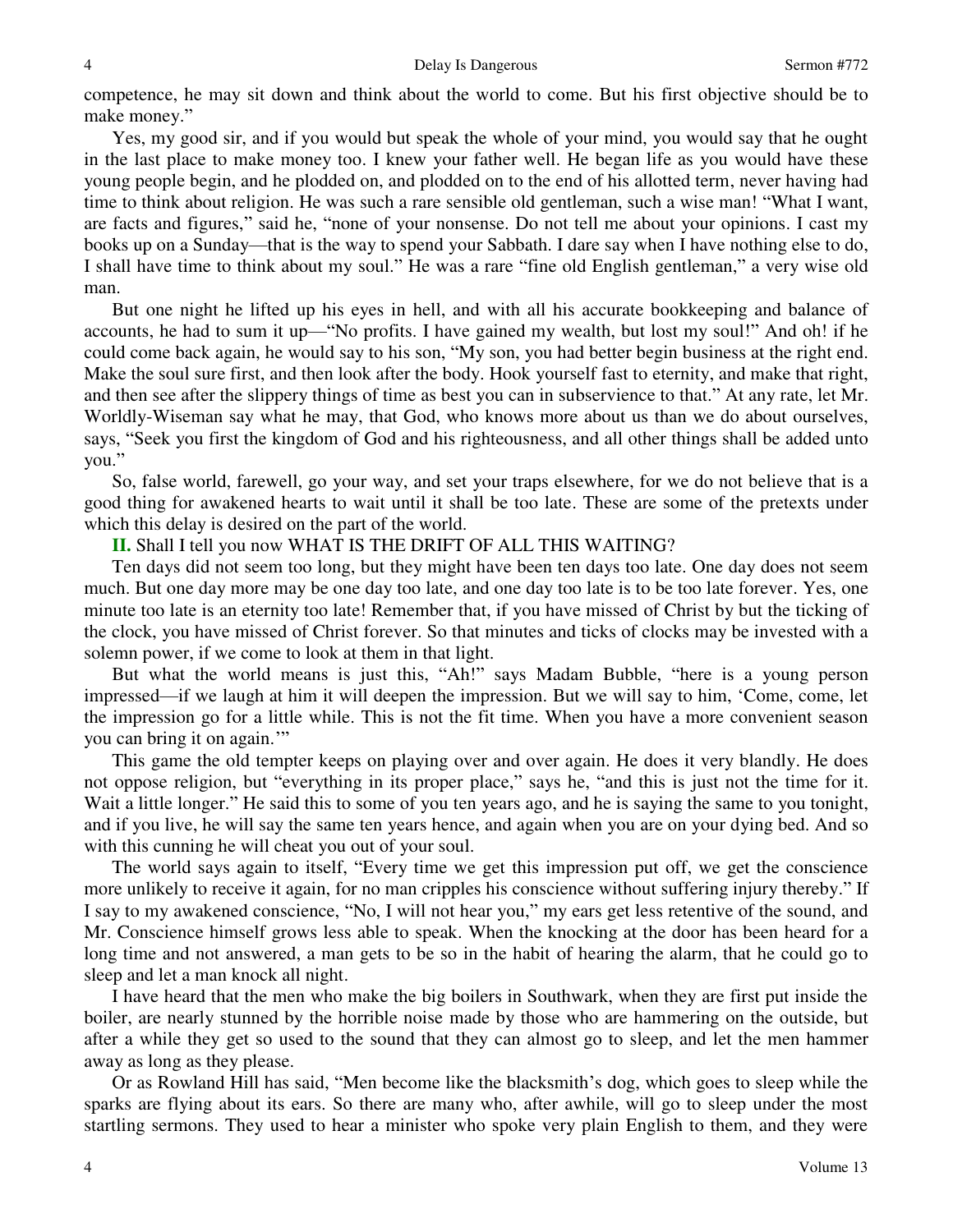greatly startled, and they said, "I cannot hear him and go on in sin," but they can hear him quietly now, and not only go on in their old sins, but wax worse and worse.

 Oh! there are some of you who come here who are fearful hypocrites! I can hardly comprehend where some of you have got such terrible hardness of heart from, as to be able to plunge again into sin after the very plain talk which I try to give you. I have searched my ministry through and through, to see whether I have deceived you, and as the Lord lives, I do not know a single fault which I have not tried to expose, nor one which, if I found out, I would not seek to crush down at the first opportunity.

 And yet there are some of you who *will* go to hell, who will go over hedge and ditch to it, who will force their way from Christ, and down to the flames. If a thousand earnest men were to conjure you to escape from the wrath to come, you would still prefer evil. God grant that their souls may yet be turned, or else the heavy fate awaits them of those who, though solemnly warned, have hardened their hearts, and must therefore perish without remedy.

 Moreover, the world says, "Well, if they do go at last, yet *we will exact from them as long a time of service as we can.* Suppose they do leave us and engage in the service of Christ, yet we shall have had their help in the work of the devil for a good long time, and they will be poor old lame things when they go limping into Christ's service, and they will not be good for much then."

 The devil knows that Christ loves the young, and therefore he tries to keep the young from going to Him. "No," says he, "if He will have that flower, I will not let Him have it in the bud if I can help it. He shall have it when it gets full blown, and much of its beauty has gone from it. I will keep it with me while in its prime as long as I can. Ay, and there is this thing in addition, that while I have it in my power, I can do that to it which it can never get rid of in this life—I will lead it into sins that shall cleave to its memory. I will teach that young man vile songs that shall someday come up in his mind when he begins to pray. I will show him scenes that shall stagger him when he grows old, and make him cry as though his very bones were broken." "Remember not the sins of my youth, nor my former transgressions." "Ah!" says Satan, "If I lose him, yet I shall have spoiled him from ever becoming an eminent Christian, and through him I shall have done the King of heaven as much damage as may be." That is what the devil says. He wants to have you altogether, or if he cannot do that, he would have you wait a little while. O may God's eternal mercy come to your rescue, and may you be saved from Satan without waiting the ten days. May your hearts be brought to Jesus now!

 And how sad the thought, that Satan is getting service out of some who will have to spend much of their afterlife in trying to undo what they have in their blindness been led to perform for the god of this world! What a waste of time and talent, to build up in misery today what you will wish, for very shame, to pull down tomorrow!

 Some men have written books, or done deeds in early life which will meet them as long as ever they live, confronting them in the path of service, and proving to be their direst foes. It will be a source of ever recurring grief to find yourself wounded by an arrow feathered thus out of your own wing—to feel yourself crushed by stones your own hands set a rolling in days gone by.

 And mark you, that all the increase of your vineyard is now not only lost to your lawful Master, but Satan knows that it is sure to cause a vintage of evil even after your life is over. Your works do follow you. The echoes of your evil words will reverberate far down the ages. Your footprints will have made a track which others will follow when you are not there. The false light you hung out years back will serve to wreck souls even when you yourself, safe over life's seas, shall be at rest in your desired haven. If heaven could find room for a single sorrow, it would have, I think, some connections with the thought that we have thus helped to ruin souls. Sow no more tares. Come to Jesus, even now.

**III.** Thirdly, having exposed the pretexts of the world, and tried to show its cruel designs, OUR REAL OBJECT IS TO HAVE OUR HEARERS SAVED, AND TO HAVE THEM SAVED NOW.

 I never did come upon this platform desiring that my ministry might be blessed to you months after you had heard the sermon. But I trust I have prayed times without number that it might be blessed at once to the salvation of souls. It is an immediate result that we must look for and labor to achieve.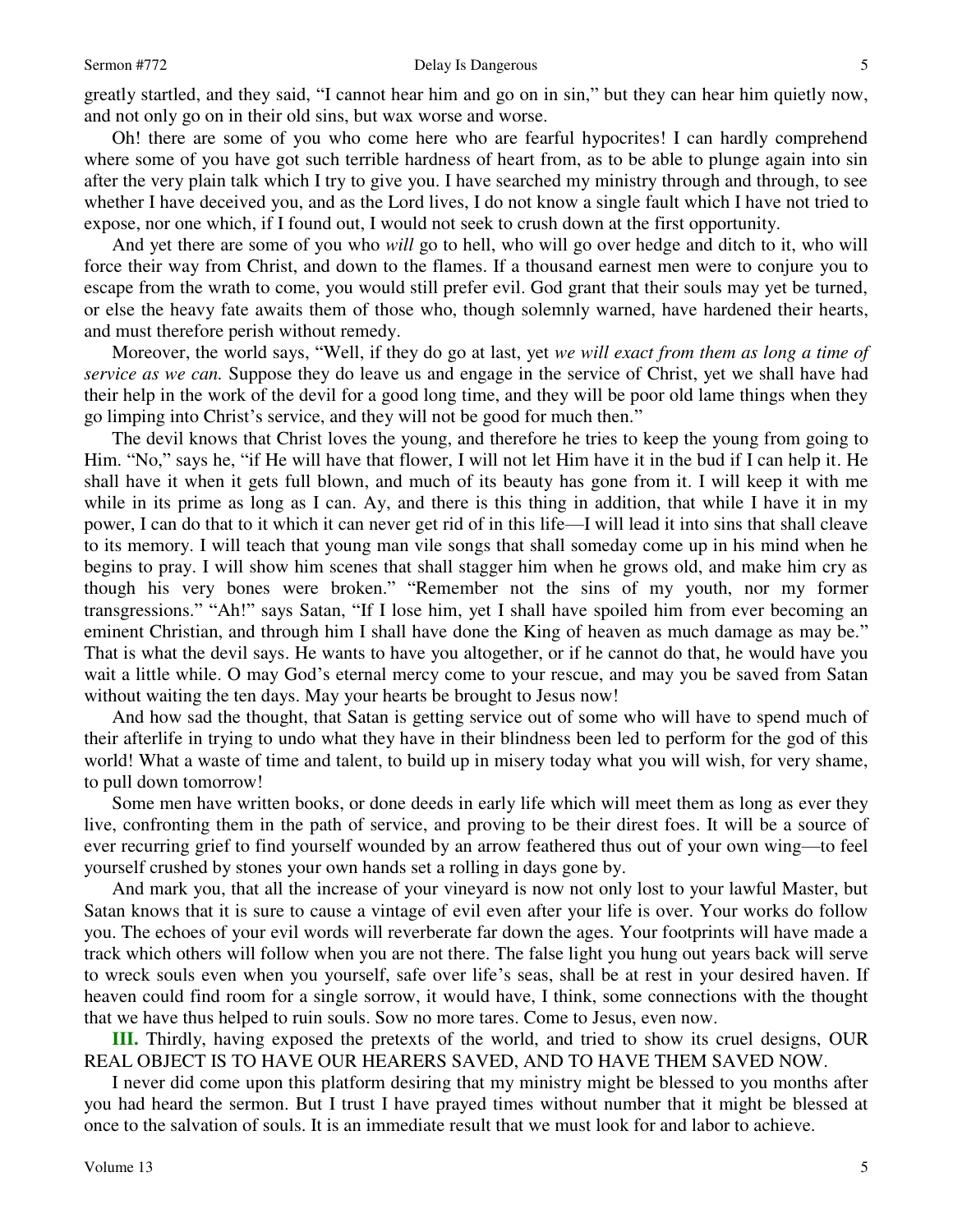There were three reasons why Abraham's servant wished Rebekah to go with him at once, and these move me to desire your conversion tonight.

 First, *he desired it for his Master's sake. H*e knew that Isaac was looking forward to the happy day when he would be married to his chosen bride. And oh! the heart of Jesus is longing after sinners. It is a happy day for a sinner when he finds a Savior, but it is also a happy day for the Savior when He welcomes the lost ones. It is one of Christ's wedding days when He gets a soul to come to Him. Oh! how the bells of Jesus' heart do ring when He hears a soul say, "God be merciful to me a sinner!" You know how He suffered! See Him fastened to the tree! What is to pay Him for all His pangs? Nothing nothing but the love of your hearts when you come to Him with all your sins, and say, "Jesus, forgive me!" May you, then, come and trust Him now, saying*—*

> *"Just as I am, without one plea, But that Thy blood was shed for me, And that Thou bidd'st me come to Thee, O Lamb of God, I come!"*

 Our Lord for the "joy set before him, endured the cross, despising the shame." It is written that He rejoices over us with joy and singing, so that He reaps the fruit of His pains and groans in our salvation. When the shepherd lays the sheep on his shoulders, he returns home rejoicing, for he has found the sheep which was lost. The joy of finding the strayed one compensates him for all his toil, he forgets the length of the road, the toilsome climb up the mountains in search of it. It is found! It is found! That is enough—that one joyful cry embodies the measure of his satisfaction and reward. How Christ delights to save! It was His meat and His drink to do it on earth, and it is His joy though now in heaven. This is how Christ is rewarded for His soul's travail. And that Christ, then, may be made happy, joyous, and triumphant, we desire that you should be saved now.

 Abraham's servant, too, *desired it for his own sake, because he was a faithful steward, and wanted to do his business well.* And how we desire your conversion for our sake! It will make us so happy! There is no bliss that can come to the soul of the Christian minister like the bliss of knowing that he has been made the means of bringing some to Christ. It is in this way that we receive at once the fulfillment of the Scripture, "In keeping his commandments there is exceeding great reward." We get our reward while we are obeying His precept, "Go into all the world, and preach the gospel unto every creature." Our chief reward is in heaven, but even now, whenever a lost sheep is found, and a prodigal restored by sovereign grace through us, we immediately receive a recompense.

 My dear brethren and sisters in the Sunday school, your reward is on high, but do you know what it is to have a crown of rejoicing even here? I am sure you do, if ever you have seen that some young spirits have been led by you to the Savior. Your hearts full weary before, have been refreshed, and you have gone back to your labor with more zeal than ever. Your desire has been increased, and you long more intensely after souls.

 Ask our brethren, the city missionaries, and our sisters the Bible-women, "What is your encouragement in your arduous work?" They would reply that next to the Master's presence and the hope of His commendation at last, they placed the joy of doing good and seeing men, once as heathenish as any found in foreign lands, sitting at the feet of Jesus, all their nature changed, a legion of demons expelled, and now clothed and in their right mind—these once lost ones are found. The dead are alive again.

 If it were not for these encouragements by the way, it would be hard work to go on preaching the Gospel. I know we ought to do so, the commission is clear, it is undoubtedly our duty, but it would be heavy work compared with our present state, where we reap as well as sow, and the goodly sheaves at once ingathered reward the reaper's toil.

 We have many, many sorrows. We could not be God's ministers without having them, but oh! the joy of knowing that through us, praying souls have been brought into the spiritual world, and that in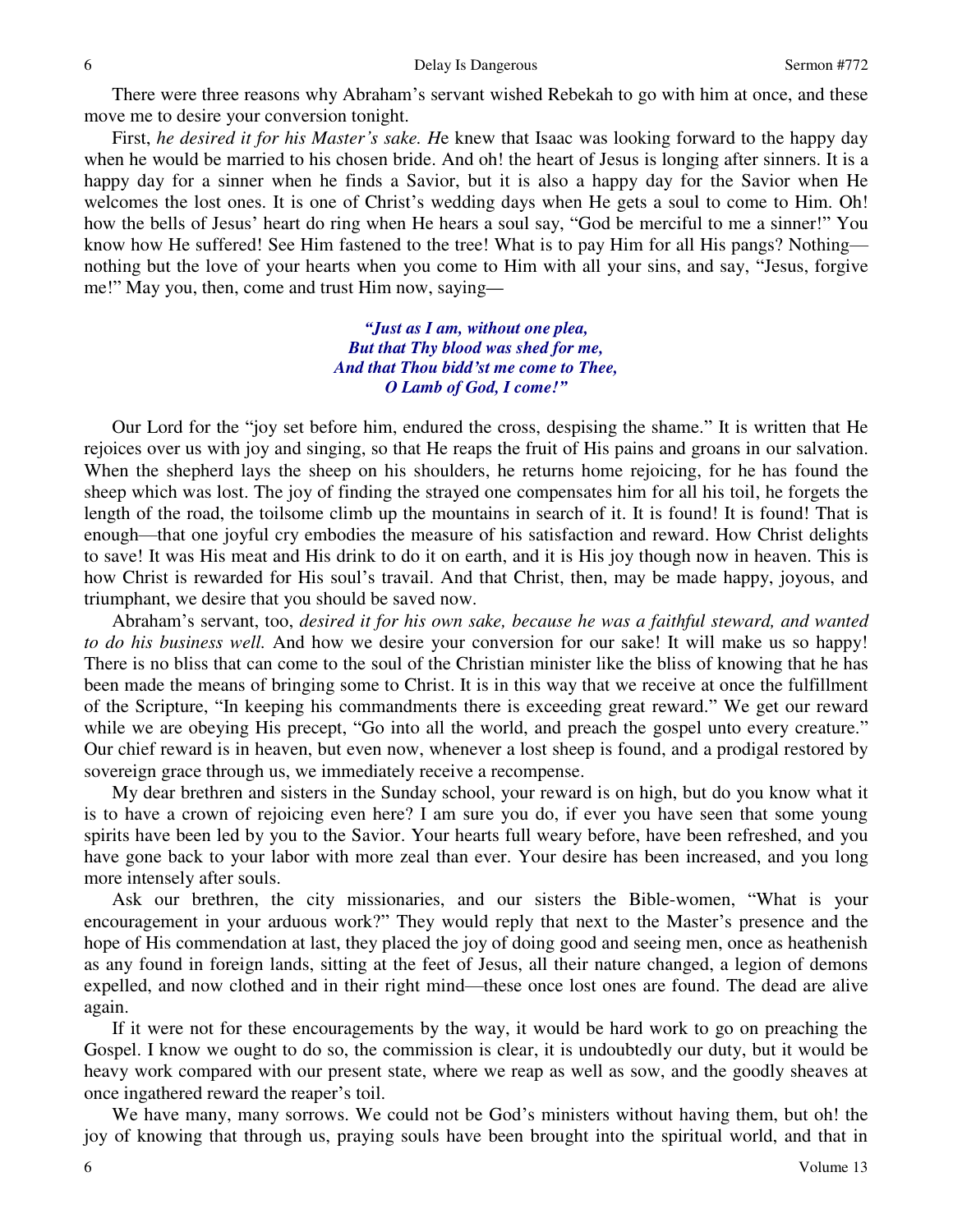them Jesus Christ has seen of His soul's travail—it is the greatest bliss out of heaven, and we, therefore, desire to see you saved now.

 But the principal reason that the man wished it, was *for Rebekah's sake.* He knew that Isaac would make a good husband to her. And we know that Jesus Christ will make a blessed husband to your souls. He will enrich you with all the treasure of His grace. He will clothe you with His robe of righteousness. He will comfort you with His love. He will cheer you in this world. He will take you home to dwell with Him in the many mansions above. You will find Him to be a precious Christ to you, and when you get to Him you will say, "I never knew what happiness meant till I found Him."

 You will be grateful to think that you are saved, and therefore for your own sakes, we desire that this very night you may give up your sins. That the Spirit of God may draw you by His grace, to cast yourselves upon the finished work of the Lord Jesus, trusting in Him to save you, as He will do, if you put your faith in Him. Think for awhile, I beseech you, how much is to be gained by your immediate seeking the Savior!

You at once are free from the guilt and condemnation of sin. You are at once clothed with a peerless robe of righteousness. Immediately "all things are yours"—that very moment "all things begin to work together for your good." You have heaven then for your home, and your citizenship is in the kingdom of glory. You shall never more lack any good thing. No evil can befall you nor any plague come nigh your dwelling. Time would fail me to try to calculate your immediate blessedness. And then you make the eternal life sure and certain, whereas you may delay and delay, till you lose the life which now is and that which is to come.

 For your sakes we desire your immediate salvation. Our hearts are filled with joy and gladness, as we sit at the King's table in His banqueting house, and His banner over us is love. But we remember our friends outside, in darkness, poverty, and want, and we would gladly call them in to our feast. There is room enough, and our hearts would be yet more filled with joy if we could see the wedding completely filled with guests.

 O all you hungry ones, come and eat with us of angels' food, and drink with us of cups of salvation! Here is a royal feast—oxen and fatlings are killed. All things are ready. Come you to the wedding. The Master bids you come at once. Why remain in hunger and fear outside? Enter freely. You are bidden to the feast—a right hearty welcome shall you receive now. Tarry not till the door be shut, and you left in the outer darkness, where there is weeping and gnashing of teeth.

IV. Now, lastly, WE BELIEVE THAT THIS DESIRE OF OURS IS A VERY REASONABLE ONE, and we think we can prove it without the necessity of entering upon a long argument.

We will put before you, with this view, two or three little pictures. Alexander conquered the world, and we should like you to do so, in the best of senses. We will ask Alexander his secret. "Alexander, you have overcome Darius. You have driven the Persians before you as a lion drives a herd of sheep. How have you done it?" The very question was once asked of him personally, and his answer was this*—"I never delayed."* Everybody admits that, in his way, Alexander was a worldly-wise man, and eminently successful, and here was the secret of it—"I never delayed."

 Do you hear that, young man? You want to be great? You want to be happy? What is your ambition? Learn from Alexander. Foul-mouthed as he sometimes was, we can pick this jewel from his lips, "I never delayed." I think that a greater than he could have said that in his life—I mean the apostle Paul. How was it that he was able to do so much during that latter part of his life in which God blessed him? Why, he could have said, "I never delayed." If you would be in the kingdom of heaven, great, happy, honorable, useful, if you would have a crown that shall be weighty with a gem, learn from the lesson— "I never delayed."

 Next, we have a little country picture. We will come from the classic to the rustic. It is a snowy day, and some boys have put a few bricks together. They have made a sort of square box of them, and have set one up on edge on a piece of stick, and have scattered under it a few crumbs. Here comes a robin, and he picks up a crumb or two, and while he is picking, down comes the brick! *"I did not wait long,"*

7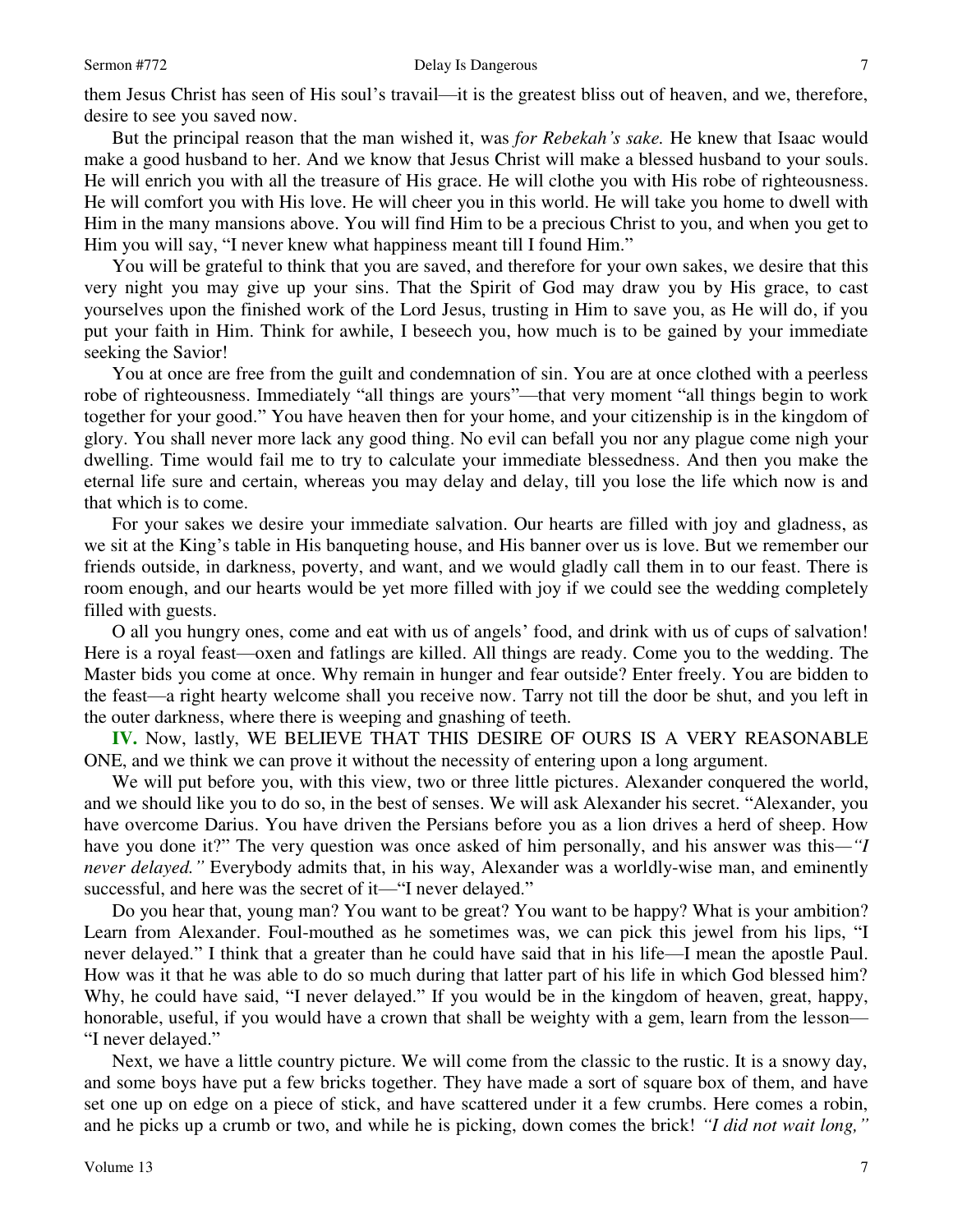says the robin, *"but I am caught! I did not wait long, but I cannot get out! I did not wait long, but I have lost my liberty! I did not wait long, but it may be I shall lose my life!"*

 Ah! little robin, you shall be a preacher to some here. They have gone a little into sin and they are inclined tonight to wait a little while. Take care that this is not your song one of these days, *"I did not wait long, but the devil caught me in his trap! I did not wait long, but I waited too long! I did not wait long, but I lost my soul forever!"* God grant that this may not be your lot.

 There is another picture. A number of men are upstairs in a house, amusing themselves with a game of cards. What is that? The window is red! What is that cry in the streets? *"The house is on fire!"* says one. "Oh!" answers another, "Shuffle the cards again, let us finish the game. We have plenty of time." *"Fire! Fire! Fire!"* The cry rises more sharply from the streets, but they keep on. One of them says, "It is all right, I have the key of the door on the roof, and we can get out at the last minute. I know the way over the roof—it is all right."

 Presently one of them says, "Are you sure we can get through that door?" and he goes to try, but finds it locked. "Never mind," is the answer, "I have the key." "But are you *sure* you have the key?" "Oh, yes! I am sure I have. Here it is, try it for yourself, and do not be such a coward, man, try it." The man tries the key. "It will not turn!" says he. "Let me try," says his friend. He comes and tries, and puts it in the lock, *"O God!"* he shrieks, *"It is the wrong key!"*

 Now, sirs, will you go back to your game? No, now they will strain every nerve and labor to open the door, only to find, possibly, that it is all too late for them to escape. So, some of you are saying, "Oh, yes! What the man says is well enough, but you know, we can repent whenever we like. We have a key that can turn the grace of God whenever we please. We know the way—has he not told us tonight it is just to trust Christ, and we can do that whenever we please—we shall get out."

 *Ah! but suppose you cannot do that whenever you please?* Suppose the day comes when you shall call, and He will not answer, when you shall stretch out your hands, but no man shall regard? Suppose, suppose you should cry, "Lord, Lord, open to us," and the answer should be, "I never knew you; depart, you cursed!" Besides, if you think that key will open the door, and you can repent now, *why not repent now?* You believe that you have full power to do so! O do it, do it, and do not trifle with that power, lest when the power is gone, you find too late that in one sense it never was there!

 Do you want one other picture of the folly of delay? Ah! you heard of it some time back last winter, and I should think you must have heard of it with tears in your eyes—I mean that terrible accident on the ice in Regent's Park. Why didn't the people get off the ice when they could see it was weak? Why did they not leave it when it was beginning to break up into such small pieces as to be scarcely larger than paving stones? It was all very well to be on it when it was a solid cake, but why did they not flee at once when there was danger?

 Nobody can now answer that question, but there is only this to be said—*it is most probable that all those who were there meant to have come off very soon.* Probably nine out of ten of them may have thought to themselves—"Well, it is getting rather dangerous, and it is not quite the thing to be here. Just one more merry ring. Let us just cut one more 'figure eight,' and have just one more dash up and down the slide. It will be firm enough for that. Let us stand here for two or three minutes at any rate." *They were all going to get off, but\_* 

 Ah! there is the end of the story, only that it is even till this day continued by other people with the sighs, and cries, and lamentations of husbands and of wives, of children and of parents, who can now only regret the fatal delay, but can do nothing to make amends.

 Ah! some of you are on the cracked ice of the world's pleasures, and of your own confidence. It is all rotten—*why do you not come off?* "Oh!" say you, "I shall come off by and by." Oh! I see you—there is something fascinating in your pleasures, and a man likes to see his neighbors happy. I see you skating over that dangerous ice, *but why don't you come off?* With some of you life is getting very frail. Ah! those lungs are hardly sound—you are spitting blood. The grey hairs are getting pretty plentiful on your